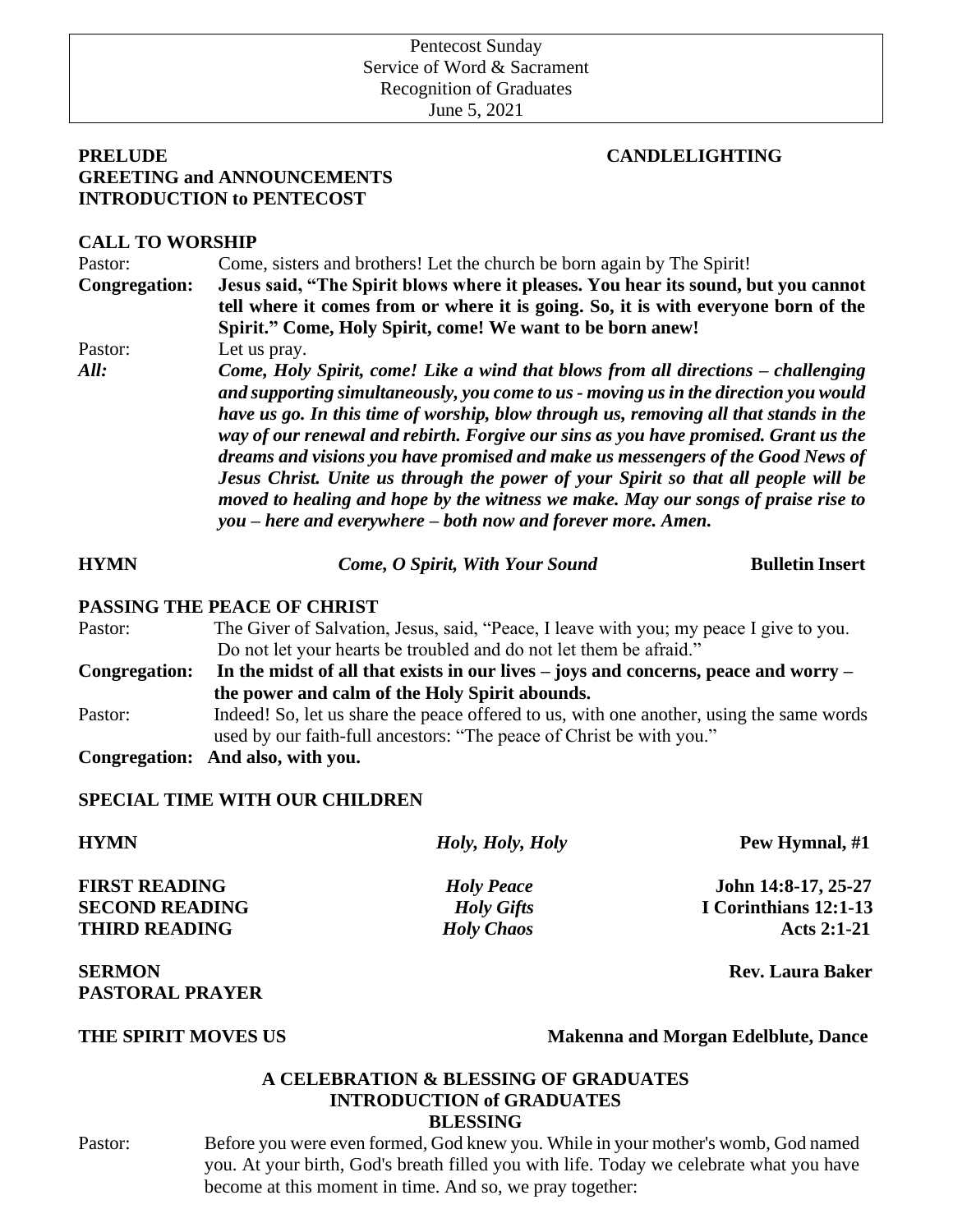*All: God of our beginnings, we thank you for the gift of these graduates; their excitement, their awesome wonder and curiosity, their open speech and encouraging words. Their contributions have blessed and challenged us, and we have become a richer and more diverse community because of them. As they step forward into the world that awaits, comfort their fears with the full knowledge of your divine presence. Strengthen their resolve to walk in the footsteps of Jesus as modern-day disciples in a world that needs their spirit. Guide their feet as they move through life, protecting them from the pitfalls of darkness while they help to lead future generations into the warmth and promise of your light. We ask this blessing upon each of them, In the name of the Father, the Son, and the Holy Spirit. Amen.*

## **ANTHEM** Chancel Choir **Chancel Choir Chancel Choir**

#### **OFFERING INVITATION**

- Liturgist: Pentecost people, rejoice! We have received gifts too many to count. Now we have the chance to give in thanks and joy – AGAIN!
- **Congregation: Our offerings of time, talent, and money will continue to enable our church to be a Pentecost presence in the community and wider world.**
- Liturgist: On this day of celebration, let us re-commitment ourselves to sharing the wind and fire of God's Spirit through the ministries of our church: music, art and dance talent, financial resources, the melody of laughter, the blessing of friendship, the use of our hands in cooking, praying, and doing repairs…
- **Congregation: the use of our minds in problem-solving, leading and teaching, our curiosity, spirit of compassion, and patience; our knack for planning and organizing, our obedience and the courage to act.**
- Liturgist: All these gifts and others, which bear our personal marks, are symbolized in our offering for the work of the church. In joy and gratitude, let us dedicate our offerings with a prayer. Please pray with me.

#### **PRAYER OF DEDICATION & THE LORD'S PRAYER**

*All people: For all You have given, O Lord, and for all we have received, we give you thanks. We offer you our gifts of substance and the gift of our very lives. We bring our passion, joy, surprise, our visions, and dreams. May all we give, serve to refresh and enliven this church, as the wind of your Spirit did long ago. In the name of Christ, we pray: Our Father, who art in heaven, hallowed be Thy name. Thy kingdom come; Thy will be done on earth as it is in heaven. Give us this day our daily bread and forgive us our debts as we forgive our debtors; and lead us not into temptation but deliver us from evil for Thine is the kingdom and the power and the glory forever. Amen.*

### **SACRAMENT OF HOLY COMMUNION**

| Pastor: | The Lord be with you.                                                                                                                                                                                                                                         |
|---------|---------------------------------------------------------------------------------------------------------------------------------------------------------------------------------------------------------------------------------------------------------------|
|         | Congregation: And also with you.                                                                                                                                                                                                                              |
| Pastor: | Lift up our hearts.                                                                                                                                                                                                                                           |
|         | Congregation: We lift them to the Lord.                                                                                                                                                                                                                       |
| Pastor: | Let us give thanks to the Lord our God.                                                                                                                                                                                                                       |
|         | Congregation: It is right to give God our thanks and praise.                                                                                                                                                                                                  |
| Pastor: | It is indeed right to give you our thanks and praise, O God, for you pour your Spirit upon<br>us, filling us with visions and dreams and intoxicating us with an uncontainable eagerness<br>to proclaim your good news in languages understood by all people. |

You sent forth your Spirit to create the universe and fill it with your wonders. You breathed life into humanity, and we rose from the dusty face of the earth. In the fullness of time, your child, Jesus Christ, came speaking your words and doing your works; revealing the truth of who you are. He was crucified but you raised him to glory by your life-giving power. Having secured our adoption as your children and commissioned us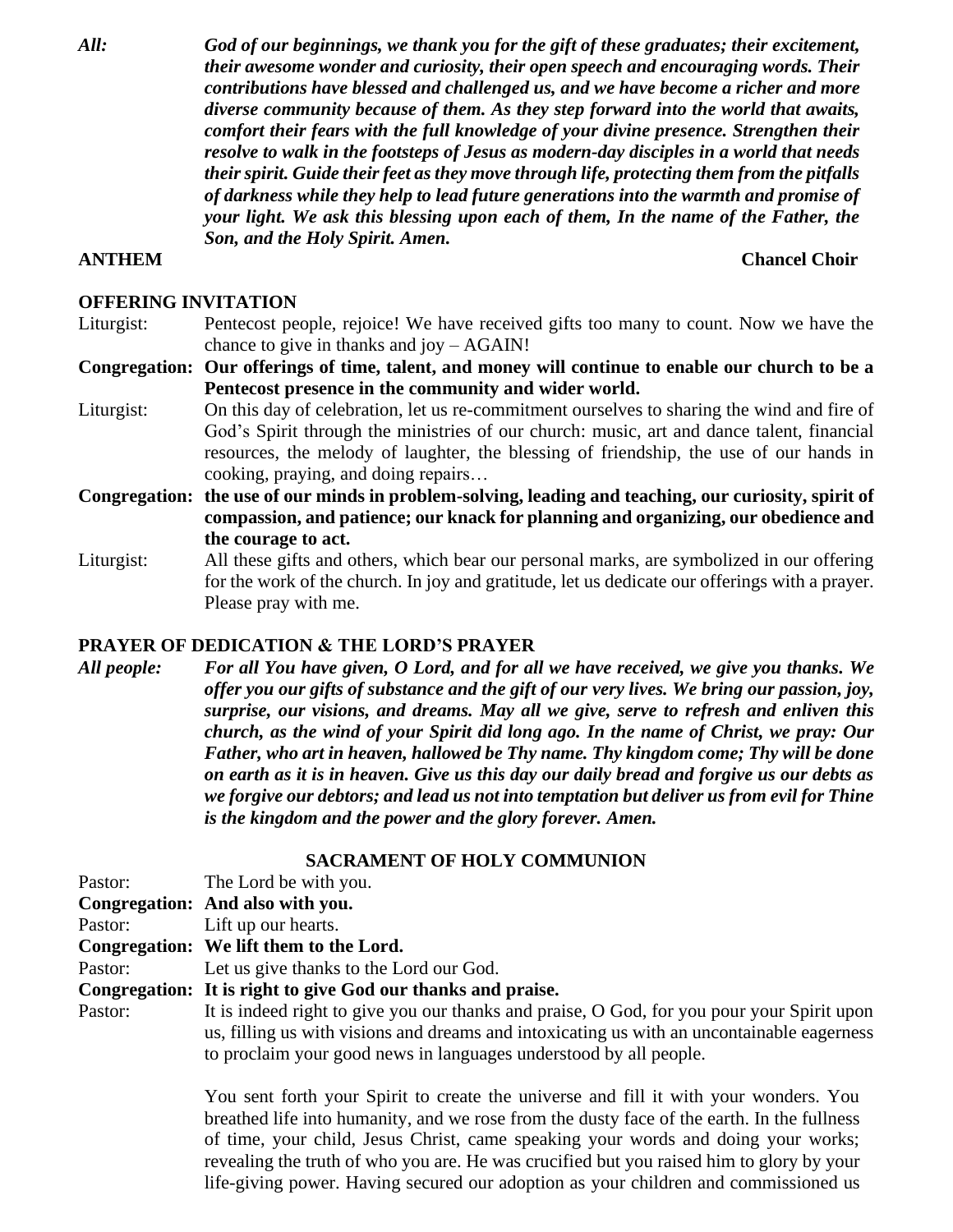|           | with a passion for peace, and firing our tongues with everlasting songs of joy. Therefore.<br>with all the saints and angels we sing an everlasting hymn of praise                                      |                |
|-----------|---------------------------------------------------------------------------------------------------------------------------------------------------------------------------------------------------------|----------------|
| All sing: | Seraphic Hymn                                                                                                                                                                                           | Hymnal, $#522$ |
|           | Holy, Holy, Holy, Lord God of Sabaoth;                                                                                                                                                                  |                |
|           | Heaven and earth are full, are full, of the majesty of Thy Glory!                                                                                                                                       |                |
|           | Hosanna! Hosanna! Hosanna in the highest!                                                                                                                                                               |                |
|           | Blessed is He that cometh in the name of the Lord.                                                                                                                                                      |                |
|           | Hosanna! Hosanna! Hosanna in the highest.                                                                                                                                                               |                |
| Pastor:   | We remember on the night of betrayal and desertion, Jesus took bread, gave you thanks,<br>broke the bread, and gave it to his disciples saying,                                                         |                |
| All:      | "This is my body, which is broken for you. Do this in remembrance of me."                                                                                                                               |                |
| Pastor:   | In the same way after supper, Jesus took the cup, gave you thanks, then gave it to his<br>friends, saying,                                                                                              |                |
| All:      | "Drink this, all of you. This is my blood of the new covenant, which is shed for many,<br>for the forgiveness of sins. Do this, as often as you drink it, in remembrance of me."                        |                |
| Pastor:   | Bless, by your Holy Spirit, these gifts and bless us that as we receive them, we may be<br>united with Christ and with one another, for the purpose of serving God in one Spirit and<br>one mind. Amen. |                |

to continue his works, he poured out your Holy Spirit on us, setting our hearts ablaze

#### **SHARING THE ELEMENTS & COMMUNION HYMNS**

(Singing as time permits)

## **SPIRIT, SPIRIT OF GENTLENESS** Bulletin Insert **AS WE GATHER AT YOUR TABLE Bulletin Insert LET US TALENTS AND TONGUES EMPLOY Bulletin Insert**

### **PRAYER OF THANKSGIVING**

*All: Triune God, you have called your people from the east and the west, the north and the south to feast at Christ's Table. We thank you for the Presence of Christ and for the spiritual food of his body and blood. By the power of the Holy Spirit, keep us faithful to do your will. Go us with us into the streets, to our homes, and to our places of work and play, that whether we are gathered or scattered, we may be a Pentecost people – a people with hearts on fire with love for all your children and for Jesus Christ, in whose name we pray. Amen.*

#### **HYMN** *The Spirit Sends us Forth to Serve* **<b>***Bulletin Insert*

#### **BENEDICTION**

Pastor: Church, go now in the power of the Holy Spirit. Love Christ and do the things that He has done. Dream dreams, pursue visions, and speak God's Good News in words and action to all who would hear and see. In the name of the Father, + the Son, and the Holy Spirit. *All people: Amen.*

#### **POSTLUDE**